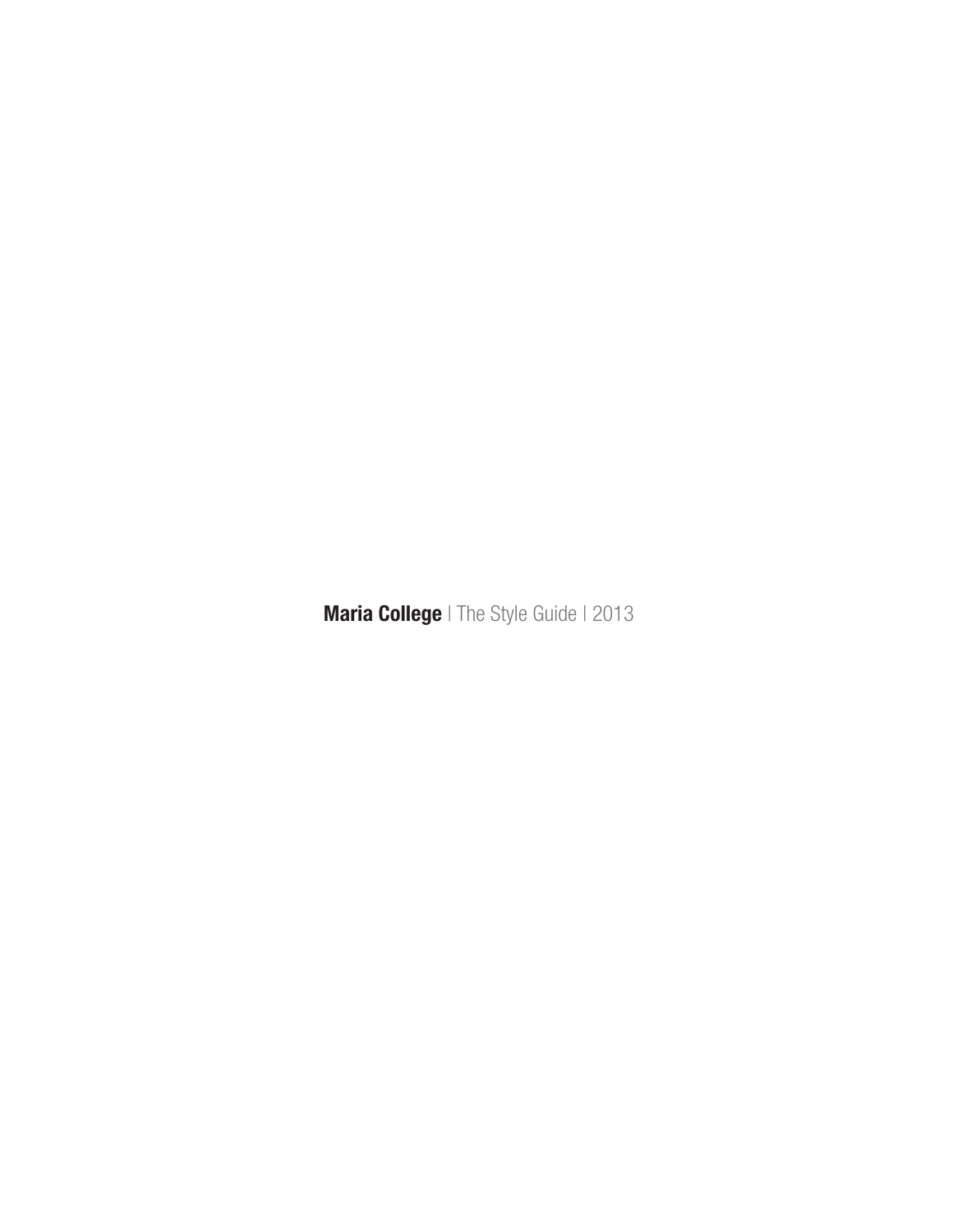Logo - Color Wordmark

Logo - Wordmark and Tagline





## Maria College Logo

Logo - Black and White Wordmark



Logo - Wordmark and Tagline

MARIA COLLEGE Aspire. Achieve. Become.

Maria College has two primary logos - the wordmark and wordmark with tagline. It is recommended that the wordmark with tagline is used when possible, however, if absolutely necessary, either can be used individually if directed by the college.

## Logo

The logo consists of the wordmark and tagline together as one unit. All proportions formed in the relationship between the wordmark and tagline remain unaltered. A black and white option of the logo is availabe (seen above).

## **Wordmark**

Maria College wordmark consists of the type "Maria College" and thin linear element. The proportions within the elements should not be altered in any way.

## **Tagline**

The tagline consists of three words forming a single sentence. This sentence should be treated as one unit. The proportion and spacing of the elements in the tagline should not be altered in any way. The tagline should always remain paired with the wordmark when necessary.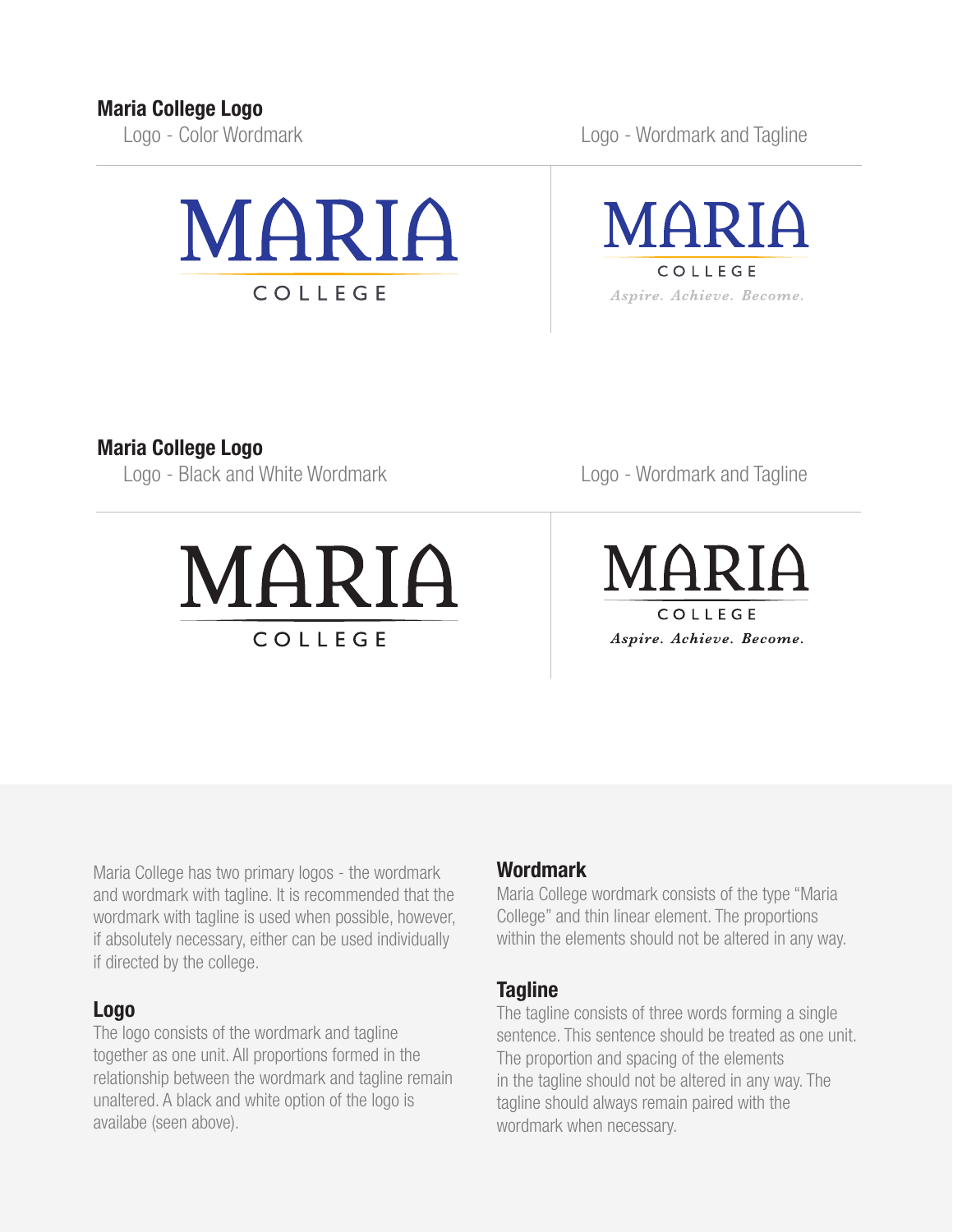## Maria College Logo

Logo - Color Swatches



Pantone 2738 C R: 6 G: 3 B: 141



HTML: 06038D HTML: FFB81C HTML: 63666A



C: 100 M: 92 Y: 0 K: 1 C: 0 M: 31 Y: 98 K: 0 C: 40 M: 30 Y: 20 K: 66 Tagline Tint: 40% R: 255 G: 184 B: 28 R: 99 G: 102 B: 106 Pantone 1235 C Pantone Cool Gray 10 C

## Maria College Logo

**Publication** 





## **Colors**

The official logo colors are listed above. These colors should be used whenever possible in the primary format seen in **Figure 1**.

## **Printing**

If printing is being done on alternate stock colors or background colors, there are suggested color alterations for optimal readability and image clarity. These can be seen in Figure 2 and Figure 3.

Color swapping and alterations outside of those suggested should only be used if specifically directed and/or if brand expansion is occurring.

*Example of incorrect use:*



*Fig. 01*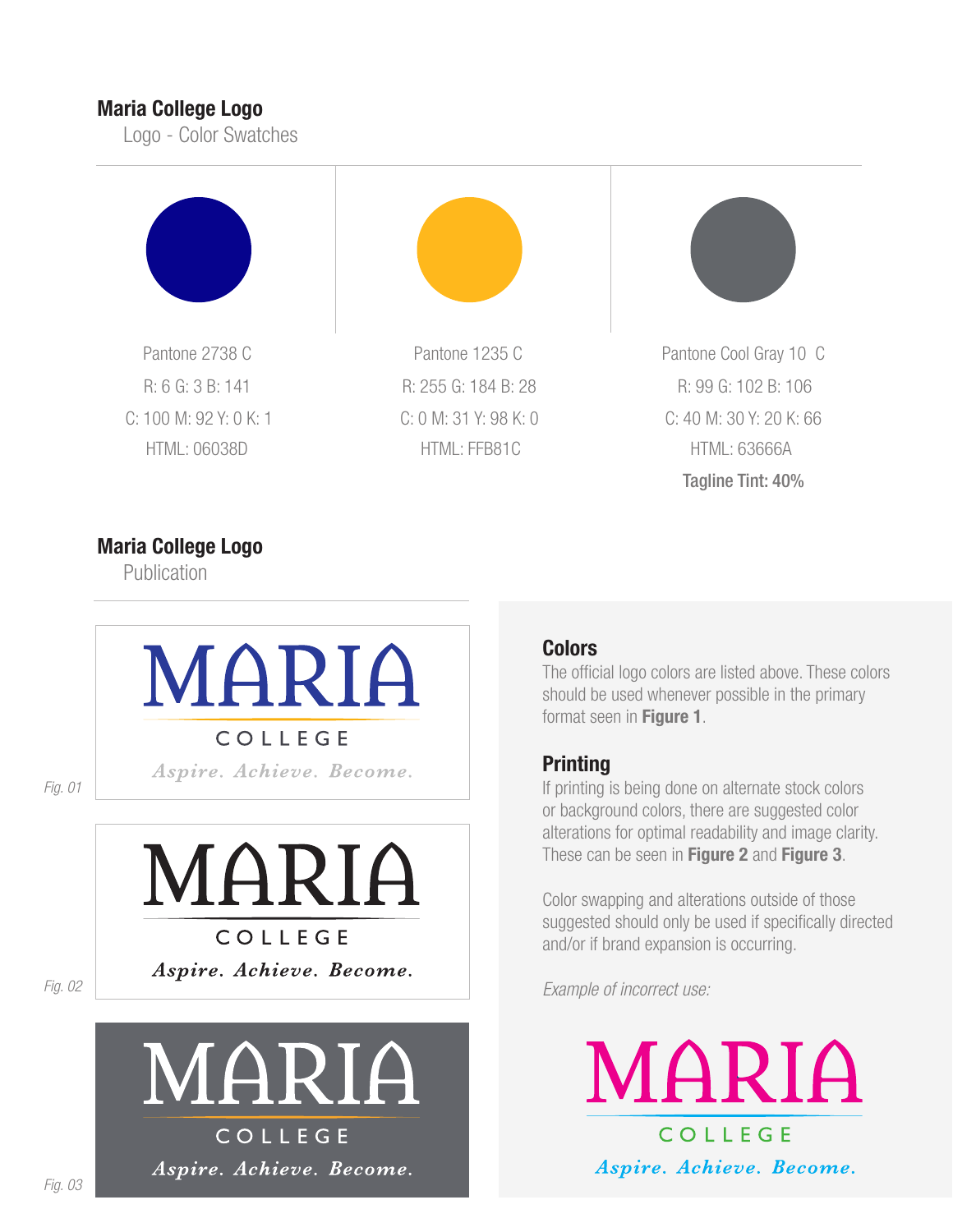

## **Display**

There is a primary configuration that is available which emphasizes the wordmark and tagline as a cohesive unit.

Here is listed variables A,B, and C. Variable A is a set width. It encompasses both the wordmark and tagline as one with no alteration to spacing between the logo's elements. Variable B is a set height for the wordmark. If the wordmark is being used alone. Variable C is a set height for the wordmark and tagline. It's height and width is to essentially never be touched.

## Logo Margin

A 1" inch margin is suggested to remain around the logo at all times, in all applications.

## Minimum Size

The suggested minimum size the logo should be displayed at with tagline is 1.375" in width. Without tagline is 1.00" in width. Approximate example is shown below.



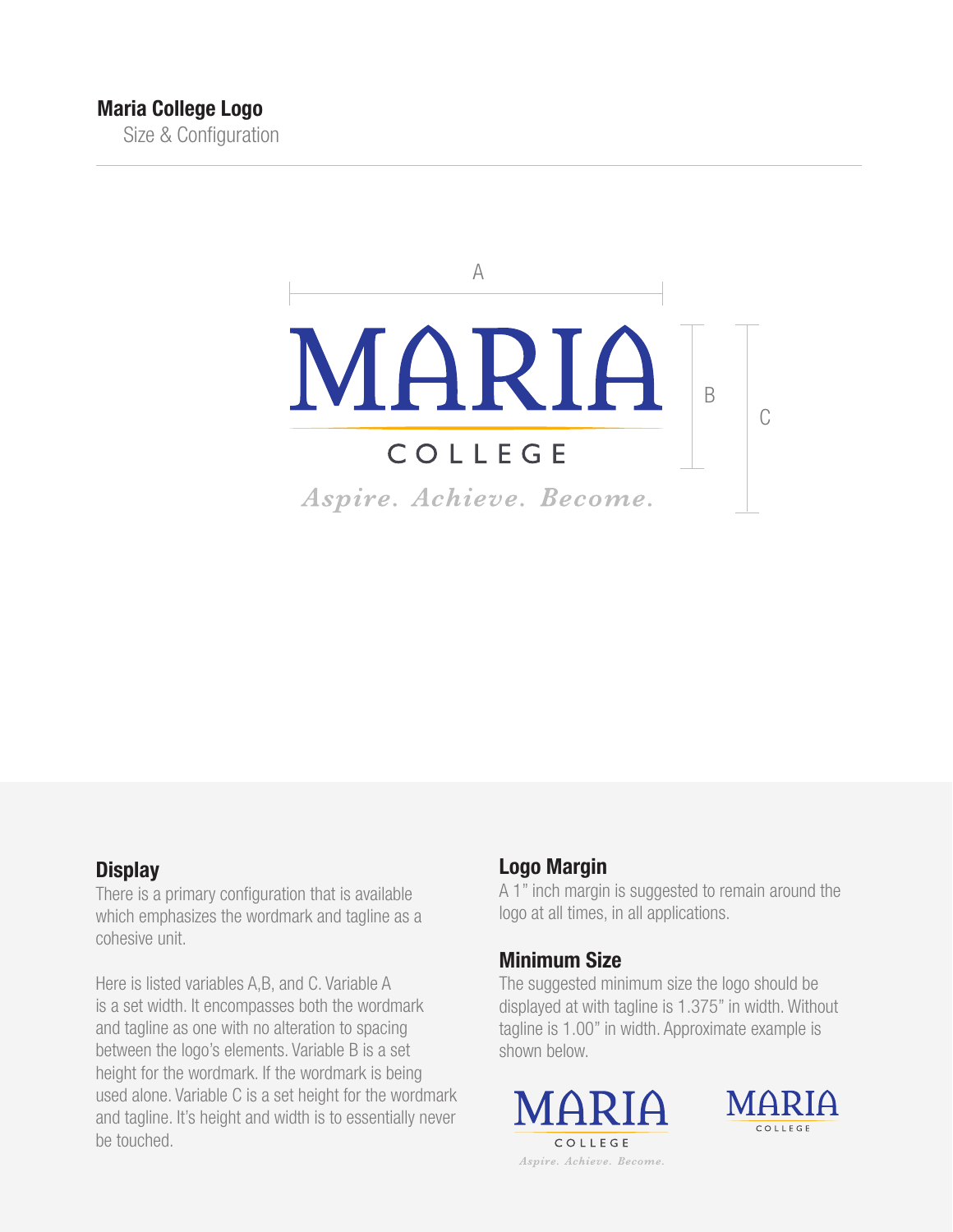Baskerville - Regular

# ABCDEFGHIJKLMNOPQRSTUVWXYZ abcdefghijklmnopqrstuvwxyz

*Baskerville - Italic*

*ABCDEFGHIJKLMNOPQRSTUVWXYZ abcdefghijklmnopqrstuvwxyz*

**Baskerville - SemiBold**

# **ABCDEFGHIJKLMNOPQRSTUVWXYZ abcdefghijklmnopqrstuvwxyz**

*Baskerville - SemiBold Italic*

*ABCDEFGHIJKLMNOPQRSTUVWXYZ abcdefghijklmnopqrstuvwxyz*

## **Baskerville - Bold**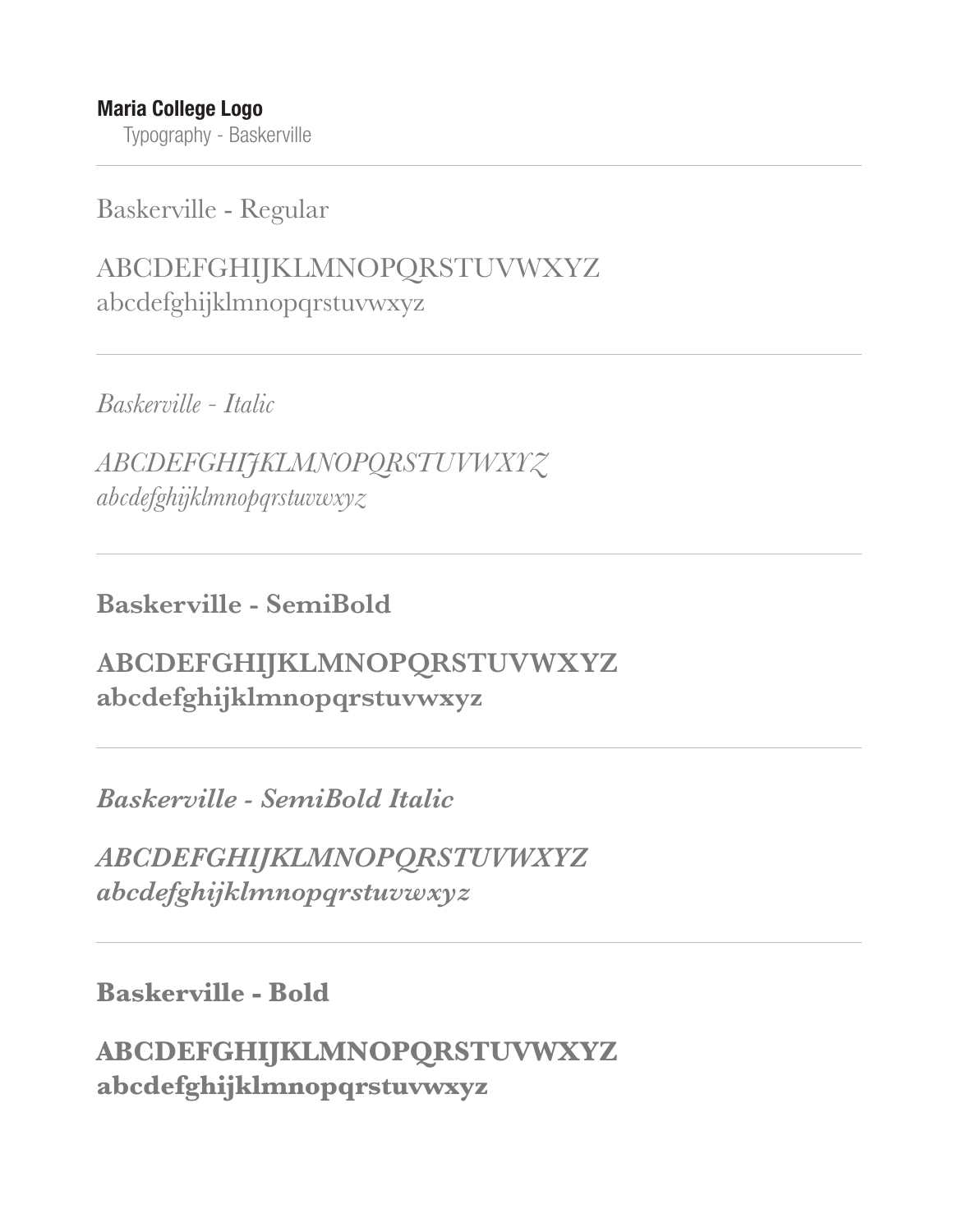## *Baskerville - Bold Italic*

# *ABCDEFGHIJKLMNOPQRSTUVWXYZ abcdefghijklmnopqrstuvwxyz*

Maria College Logo Typography - Avenir

Avenir - 35 Light

ABCDEFGHIJKLMNOPQRSTUVWXYZ abcdefghijklmnopqrstuvwxyz

*Avenir - 35 Light Oblique*

*ABCDEFGHIJKLMNOPQRSTUVWXYZ abcdefghijklmnopqrstuvwxyz*

Avenir - 45 Book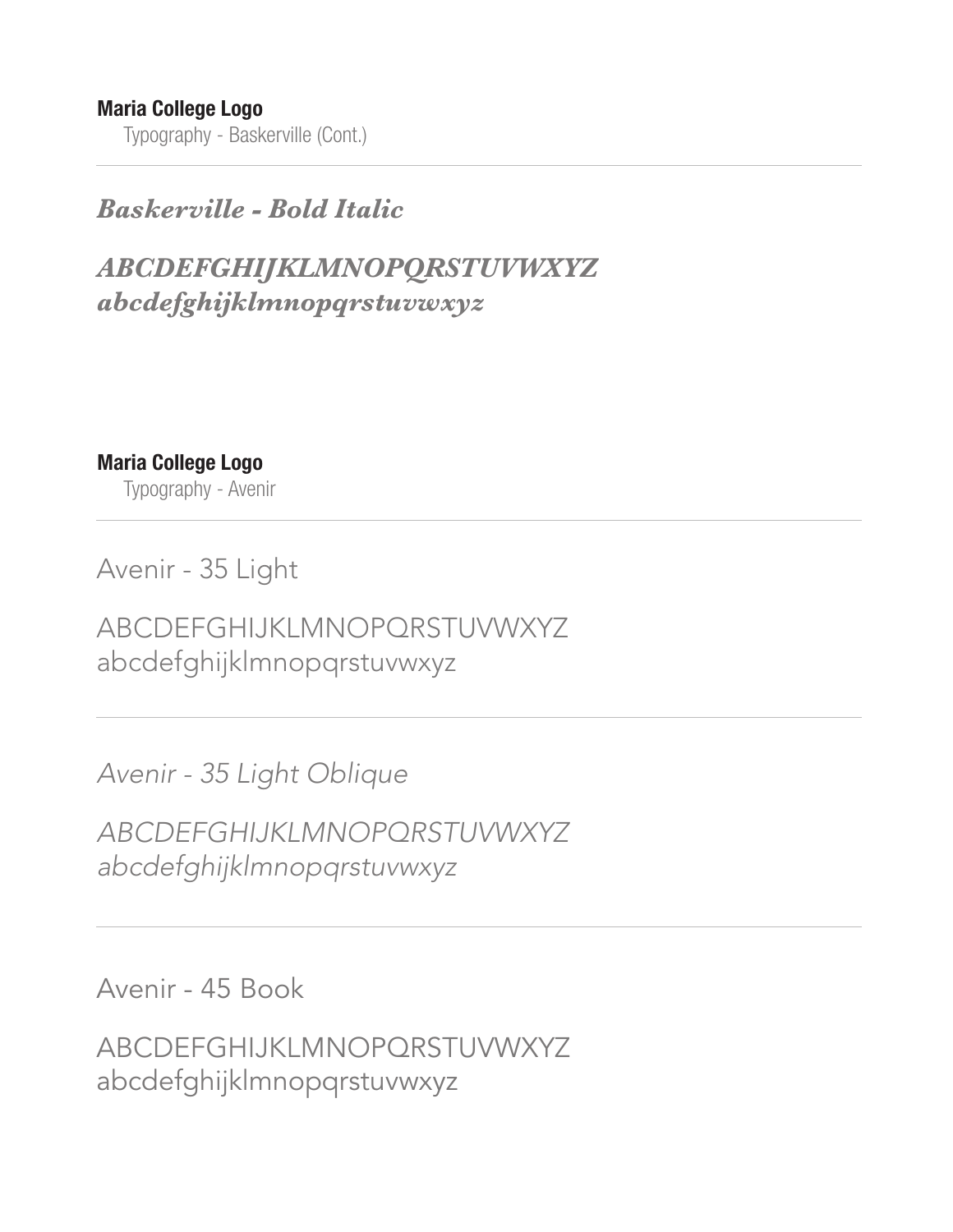Maria College Logo Typography - Avenir (Cont.)

*Avenir - 45 Book Oblique*

*ABCDEFGHIJKLMNOPQRSTUVWXYZ abcdefghijklmnopqrstuvwxyz*

Avenir - 55 Roman

ABCDEFGHIJKLMNOPQRSTUVWXYZ abcdefghijklmnopqrstuvwxyz

*Avenir - 55 Oblique*

*ABCDEFGHIJKLMNOPQRSTUVWXYZ abcdefghijklmnopqrstuvwxyz*

Avenir - 65 Medium

ABCDEFGHIJKLMNOPQRSTUVWXYZ abcdefghijklmnopqrstuvwxyz

*Avenir - 65 Medium Oblique*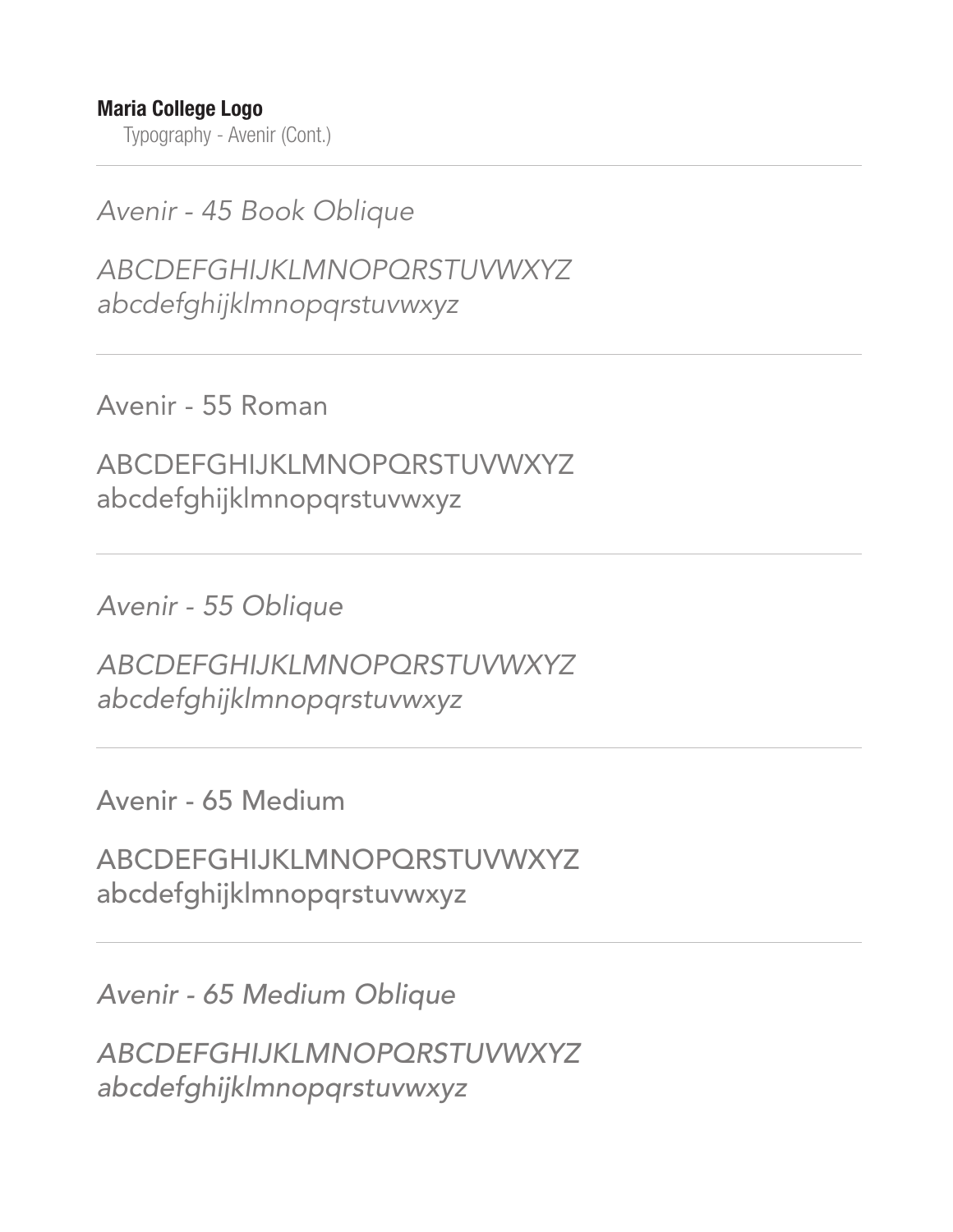Maria College Logo Typography - Avenir (Cont.)

Avenir - 85 Heavy

ABCDEFGHIJKLMNOPQRSTUVWXYZ abcdefghijklmnopqrstuvwxyz

*Avenir - 85 Heavy Oblique*

*ABCDEFGHIJKLMNOPQRSTUVWXYZ abcdefghijklmnopqrstuvwxyz*

Avenir - 95 Black

ABCDEFGHIJKLMNOPQRSTUVWXYZ abcdefghijklmnopqrstuvwxyz

*Avenir - 95 Black Oblique*